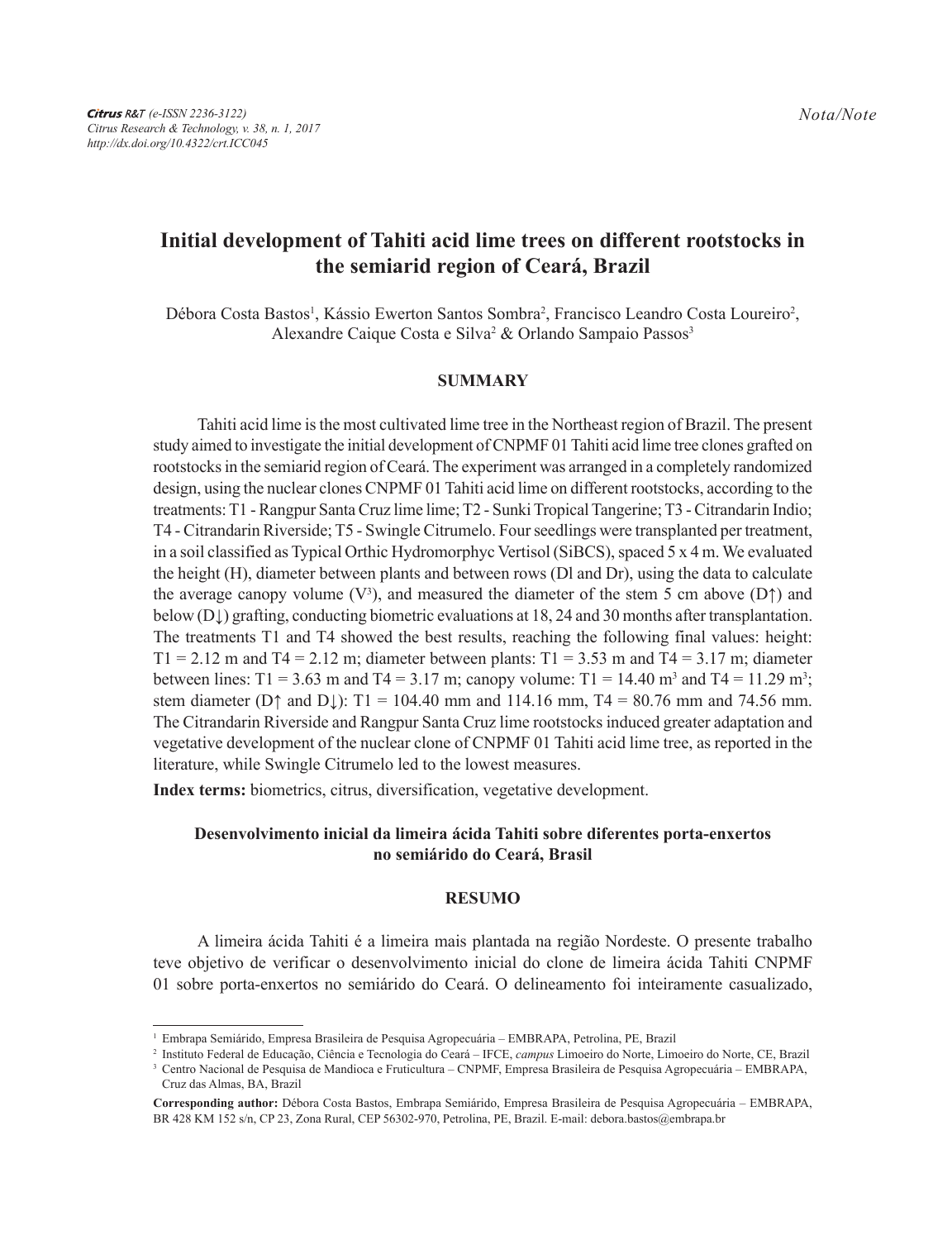78

utilizando o clone nuclear CNPMF 01 sobre diferentes porta-enxertos, listando-se os tratamentos: T1-Limão Cravo Santa Cruz; T2-Tangerina Sunki Tropical; T3-Citrandarin Índio; T4-Citrandarin Riverside; T5-Citrumelo Swingle, transplantando-se quatro mudas por tratamento em Vertissolo Hidromórfico Órtico Típico (SiBCS), espaçadas 5 x 4 m. Avaliaram-se as alturas (H), diâmetros entre plantas e entre linhas (Dl e Dr), utilizando os dados para cálculo do volume médio da copa (V3 ), além de mensurar o diâmetro do caule 5 cm acima (D↑) e abaixo (D↓) da enxertia, realizando-se avaliações biométricas aos 18, 24 e 30 meses após o transplantio. Os Tratamentos T1 e T4 apresentaram os melhores resultados durante a avaliação, atingindo os seguintes valores finais: altura: T1=2,12 m e T4=2,12 m, diâmetro entre plantas: T1=3,53 m e T4=3,17 m, diâmetro entre linhas: T1=3,63 m e T4=3,17 m, Volume de copa: T1=14,40 m<sup>3</sup> e T4=11,29 m<sup>3</sup>, diâmetros de caule (D† e D↓): T1=104,40 mm e 114,16 mm, T4=80,76 mm e 74,56 mm. Os porta-enxertos Citrandarin Riverside e Limão Cravo Santa Cruz induziram maior adaptação e desenvolvimento vegetativo ao clone nucelar CNPMF 01 da limeira ácida Tahiti como relatado na literatura, enquanto, o Citrumelo Swingle induziu aos menores resultados.

**Termos de indexação:** biometria, citros, diversificação, desenvolvimento vegetativo.

## **INTRODUCTION**

Tahiti (*Citrus latifolia* Tanaka) is a cultivar of the most widespread acid lime in Brazil, in phase of expansion in the Northeast of the country in view of its good adaptation to the edaphoclimatic conditions of the region. Tahiti acid lime has its origin in Persia, now Iran, in Tahiti Island. Fruits mature throughout year in irrigated plantations (Stuchi & Cyrillo, 1998; Almeida & Passos, 2011; Cunha Sobrinho et al., 2013). The consumption of acid lime in various forms of "caipirinha" juices has been appreciated in all regions of the world, for its acidity, pleasant odor and less dense bark (Durigan et al., 2005). Its many benefits include therapeutic effects, such as detoxification of the body, and high content of vitamin C, when used in drinks, for the presence of ascorbic acid (Trucom, 2004).

Tahiti acid lime tree plantations have low diversity, for they are based on a few selected toppings, particularly the IAC-5 or Peruano and the Quebra-galho. However, it is possible to obtain a greater diversity from selections, either from canopies or rootstocks, especially using the nuclear clones CNPMF 2000 and CNPMF 2001 grafted on Rangpur lemon (*C. limonia* Osbeck.), resulting in low productive life of these combinations due to the high susceptibility of Rangpur lemon to various biotic and abiotic stresses, such as *Phytophthora* spp. gummosis. This disease affects practically all citrus plants in the country (Cunha Sobrinho et al., 2013) and has been responsible for the decline of citrus in the Baixo Jaguaribe, in the semiarid region of Ceará. Citrus trees were planted in this region mainly in a family farming system, using empirical methods, through seminal seedlings (feet) and irrigation by flooding, and in the 1980s, plantations were attacked by gummosis, which proliferated and effected 90% of the citrus orchards in the region, known as " Russas' oranges", highly susceptible to the disease (Passos et al., 2013; Sombra et al., 2015).

CNPMF 01 Tahiti acid lime is a nuclear clone obtained at EMBRAPA Mandioca and Fruticultura, evaluated in successive years for aspects such as vigor, productivity and plant health, characterized by rounded and medium scion, producing small ovoid fruits, weighting 108g on average with 40% of juice and without seeds, total soluble solids (TSS) of 7.6%, total acidity (TA) of 6.5% and TSS/TA of 1.2, with smooth and deep green bark, and uniform pulp (Soares Filho et al., 2012)

The present study aimed to evaluate the initial vegetative development of Tahiti acid lime on different citrus rootstocks under the semiarid conditions of Ceará.

## **MATERIAL AND METHODS**

The research was conducted between 2013 and 2016 in the Citrus Experimental Area– Sítio Pau Branco, located in the rural area of Russas, Ceará, Brazil, located in the geographic coordinates 4°53'0.10" S, 37°55'1.20" W, with an altitude of approximately 19 m. Russas is a city of Ceará located in the mesoregion of Jaguaribe Valley, at the geographic coordinates 4°56'24" S, 37°58'33" W, with an average altitude of 20.51 m. The climate of the region is classified as dry and very hot, of the BSw 'h' type (Köppen). The average annual temperature is 28.5°C, with a minimum of 22°C and a maximum of 35°C, and the average annual rainfall is 772 mm. The useful plants used in the experiment were provided by EMBRAPA Semiárido, in the form of changes in school, through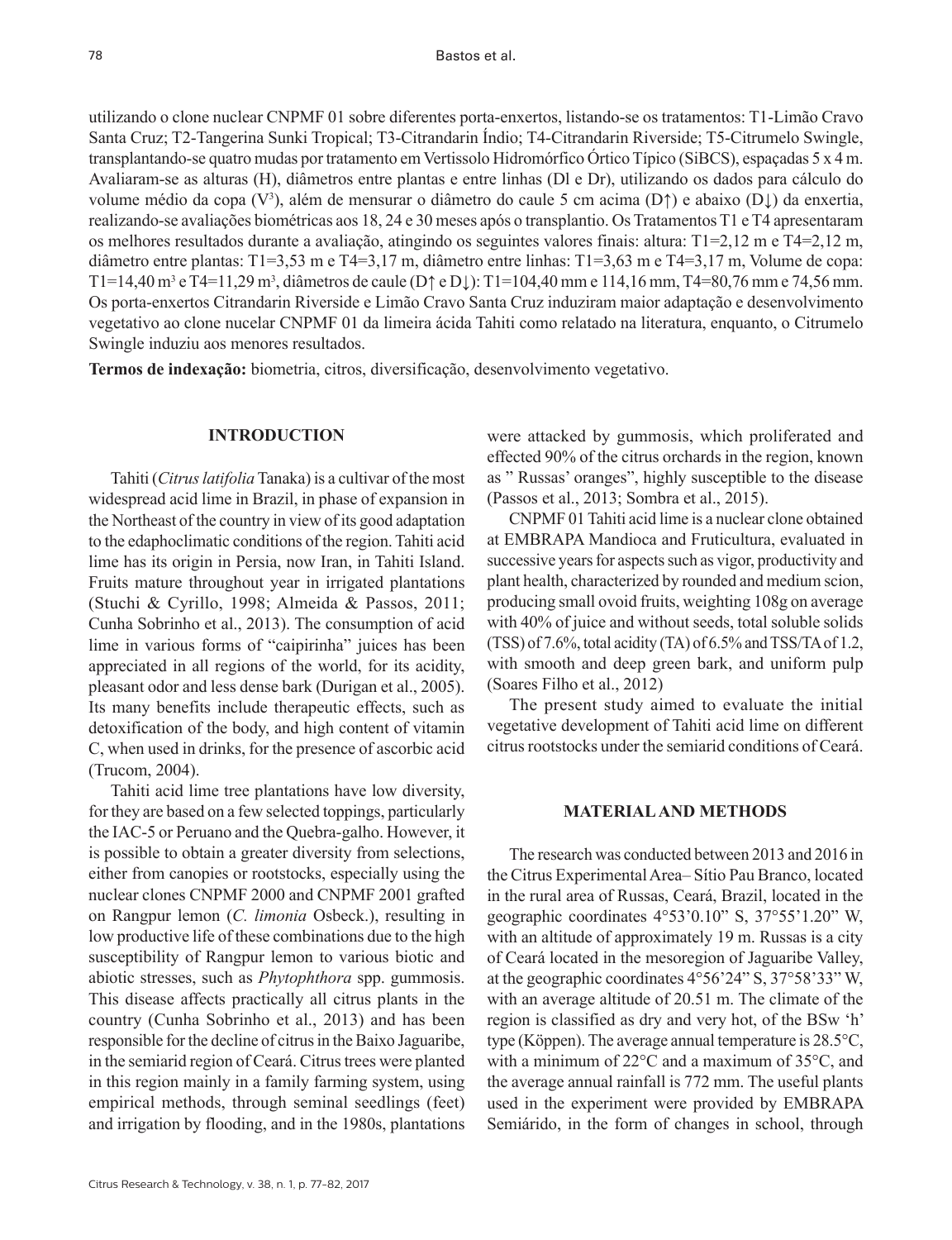the Active Citrus Germplasm Bank from EMBRAPA Mandioca e Fruticultura, located in Cruz das Almas, Bahia, Brazil. A completely randomized design was used in the study, using the CNPMF 01 Tahiti acid lime clone on five different rootstocks, with four replications. The treatments were: T1 - Rangpur Santa Cruz lime; T2 - Sunki Tropical Tangerine; T3 - Citrandarin Indio; T4 - Citrandarin Riverside; T5 - Swingle Citrumelo. The useful plants were transplanted into previously dug pits (40 x 40 x 40 cm), distributed at a dense spacing of 5 x 4 m in Typical Hydromorphic Orthic Vertisol (SiBCS) which was previously mechanized and corrected, using physical and chemical analyses of the soil as a reference (Ribeiro et al., 1999). in a proportion of 20 liters per hole. It was used An irrigation system located was placed, sized so as to supply the demand of the crop, in addition to the completion of sampling for plant management.

Biometry was performed 18, 24 and 30 months after transplantation, measuring the height up to the tree apex (H); canopy diameter in the direction between plants and between rows (Dl and Dr) using a measuring tape graded in millimeters, and average canopy volume (V<sup>3</sup>), through the equation:  $V^3 = (\pi/6) \times H \times D1 \times D$ r, as described by Fallahi & Rodney (1991). We also measured the stem diameter 5 cm below and above the grafting line of useful plants, by calculating the compatibility ratio (IC) between the rootstock and scion, being considered fully compatible in cases of ratios equivalent to 1 (Simonetti, 2015; Rodrigues et al., 2016)

The data obtained for all variables were subjected to analysis of variance (ANOVA), and in cases of significant difference, means were compared by the Scott-Knott test at 5% probability ( $p \le 0.05$ ), using the statistical software  $ASSISTAT$ <sup>®</sup> (Silva, 2014).

#### **RESULTS AND DISCUSSION**

The compatibility ratios at 30 months after transplantation indicate that there were no significant differences between the treatments, as shown in Table 1. The mean was above 0.9. This shows a good interaction and affinity between the rootstocks and the CNPMF 01 Tahiti acid lime clone. Citrandarin Indio was the rootstock that obtained the highest values, and Swingle Citrumelo, the lowest values. Similar values were obtained by Rodrigues et al. (2016) at their evaluation of Tahiti acid lime in 14 rootstocks under protected environmental conditions, with the exception of the Swingle Citrumelo, where the authors found values below 0.5. These authors explain that ratings in the field were needed to confirm the incompatibility of this rootstock with Tahiti acid lime. Signs of incompatibility between a variety and a rootstock can cause rupture at the graft interface soon after the production of seedlings or years after planting, resulting in poorly developed and unproductive plants and death (Moraes et al., 2011; Oliveira et al., 2012).

Regarding the height of the plants, no differences were initially verified between rootstocks as shown in Table 2. At 24 and 30 months after transplantation, Rangpur Santa Cruz lime combined with Citrandarins Indio and Riverside were observed to produce taller plants compared to other rootstocks.

Cintra et al. (2000) found that the Rangpur lime offers the best adaptive features to climatic conditions of the studied region. The authors report that this rootstock may suffer less stress level during periods of water deficit, especially in arid and semiarid regions with low and irregular distribution of rainfall, as occurs in most of the northeastern states. In turn, the citrandarin Riverside has faster emergence is in protected environmental conditions,

| Treatment                                       | IC          |  |
|-------------------------------------------------|-------------|--|
| T1: Tahiti Acid lime x Rangpur Santa Cruz lime  | 0.904a      |  |
| T2: Acid lime Tahiti x Sunki Tropical Tangerine | 0.914a      |  |
| T3: Tahiti Acid lime x Citrandarin Indio        | 0.958a      |  |
| T4: Tahiti Acid lime x Citrandarin Riverside    | 0.924a      |  |
| T5: Tahiti Acid lime x Swingle Citrumelo        | 0.902a      |  |
| C. V. $(\% )$                                   | 5.39        |  |
| Value F                                         | $0.6228$ ns |  |

**Table 1.** Compatibility Ratio (CR) of the CNPMF 01 Tahiti acid lime on different rootstocks at 30 months after planting, Russas, Ceará, Brazil. 2016

Means followed by the same letter did not differ statistically from each other (Scott-Knott - 5% probability). ns – non-significant.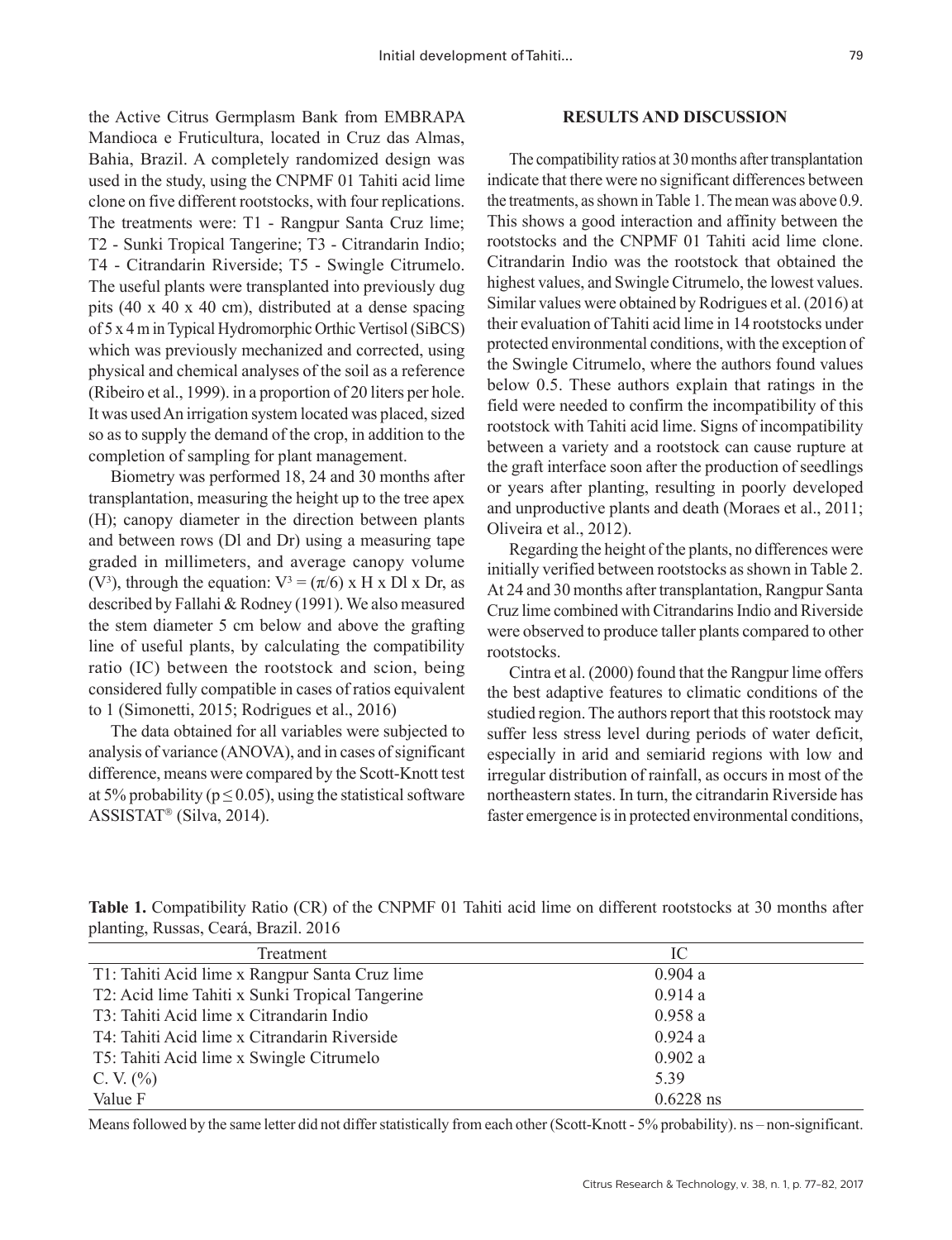as observed by Rodrigues et al. (2015), and that this characteristic is also correlated with the height of plants within few years after the transplantation.

At the end of the ratings, Swingle Citrumelo was observed to induce Tahiti acid lime plants to lower heights. This rootstock was the second most used between 2004 and 2007, when it was used in 20.4% of the seedlings in São Paulo; however, as this rootstock produces lower canopy volumes, it is indicated for high density crops (Pompeu Junior & Blumer, 2008). Plants grafted on this rootstock demanding more fertilization, especially potassium supply, what might have induced such result (Bastos et al., 2014). Smaller plants can also be interesting to citriculture because they allow for a greater efficiency in phytosanitary inspections and in the application of pesticides, with consequent lower costs and less damage to the environment (Pompeu Junior, 2001).

There were significant differences between the average canopy diameters in all biometric surveys, indicating that this characteristic was affected by the treatments in this study. There was, again, a superiority of the combination

Rangpur Santa Cruz lime and Citrandarin Riverside, as shown in Table 3.

As for canopy volume  $(m<sup>3</sup>)$ , it was observed that Rangpur Santa Cruz lime combined with Citrandarin Riverside had better performance, forming vigorous and well-developed canopy cores. The significant differences between the rootstocks used with CNPMF 01 Tahiti acid lime are shown in the Table 4. Part of this effect was certainly due to the different rootstocks studied. The other treatments had no statistical differences, with the lowest average obtained in the to induction of smaller plants by Swingle Citrumelo rootstock.

Dwarf plants, or with smaller canopy volumes, are the most appropriate for high density orchards of that employ rootstocks that induce more vigorous canopies (Donadio & Stuchi, 2001). Thus, Swingle Citrumelo would be suitable for areas such those with the conditions of the present study. However, the assessment of viability in terms of productivity is necessary for indication of the rootstock in this situation.

The combination of Tahiti acid lime scions and Rangpur Santa Cruz lime rootstocks from the point of

|                                       | Table 2. Average height (m) of the CNPMF 01 Tahiti acid lime on different rootstocks at 18, 24 and 30 months after |
|---------------------------------------|--------------------------------------------------------------------------------------------------------------------|
| planting, Russas, Ceará, Brazil. 2016 |                                                                                                                    |

| Treatment                                       | 18 months | 24 months         | 30 months         |
|-------------------------------------------------|-----------|-------------------|-------------------|
| T1: Tahiti acid lime x Rangpur Santa Cruz lime  | 1.40a     | 1.89a             | 2.12a             |
| T2: Tahiti acid lime x Sunki Tropical Tangerine | 1.40a     | 1.54 <sub>b</sub> | 1.71 <sub>b</sub> |
| T3: Tahiti acid lime x Citrandarin Indio        | 1.43a     | 1.80a             | 2.00a             |
| T4: Tahiti acid lime x Citrandarin Riverside    | 1.47a     | 2.05a             | 2.12a             |
| T5: Tahiti acid lime x Swingle Citrumelo        | 1.19a     | 1.49 <sub>b</sub> | 1.43c             |
| C.V. $(\% )$                                    | 8.86      | 10.45             | 8.04              |
| F value                                         | $2.37$ ns | $5.03*$           | $11.60**$         |

Means followed by the same letter did not differ statistically from each other (Scott-Knott - 5% probability). \*significant at 5% level of probability ( $p < 0.05$ ); \*\*significant at 1% level of probability ( $p < 0.01$ ); ns – non-significant.

|                                             | Table 3. Average canopy diameter (m) of the CNPMF 01 Tahiti acid lime on different rootstocks at 18, 24 and 30 months |
|---------------------------------------------|-----------------------------------------------------------------------------------------------------------------------|
| after planting, Russas, Ceará, Brazil. 2016 |                                                                                                                       |

| Treatment                                       | 18 months | 24 months         | 30 months         |
|-------------------------------------------------|-----------|-------------------|-------------------|
| T1: Tahiti acid lime x Rangpur Santa Cruz lime  | 1.90a     | 2.58a             | 3.58a             |
| T2: Tahiti acid lime x Sunki Tropical Tangerine | 1.51a     | 1.56 <sub>b</sub> | 2.35 b            |
| T3: Tahiti acid lime x Citrandarin Indio        | 1.45a     | 2.28a             | 2.71 b            |
| T4: Tahiti acid lime x Citrandarin Riverside    | 1.91a     | 2.56a             | 3.17a             |
| T5: Tahiti acid lime x Swingle Citrumelo        | 1.49a     | 1.86 <sub>b</sub> | 2.00 <sub>b</sub> |
| C.V. $(\% )$                                    | 13.49     | 12.74             | 13.88             |
| F value                                         | $3.17$ ns | $791**$           | $8.04**$          |

Means followed by the same letter did not differ statistically from each other (Scott-Knott - 5% probability). \*\*significant at 1% level of probability ( $p < 0.01$ ); ns – non-significant.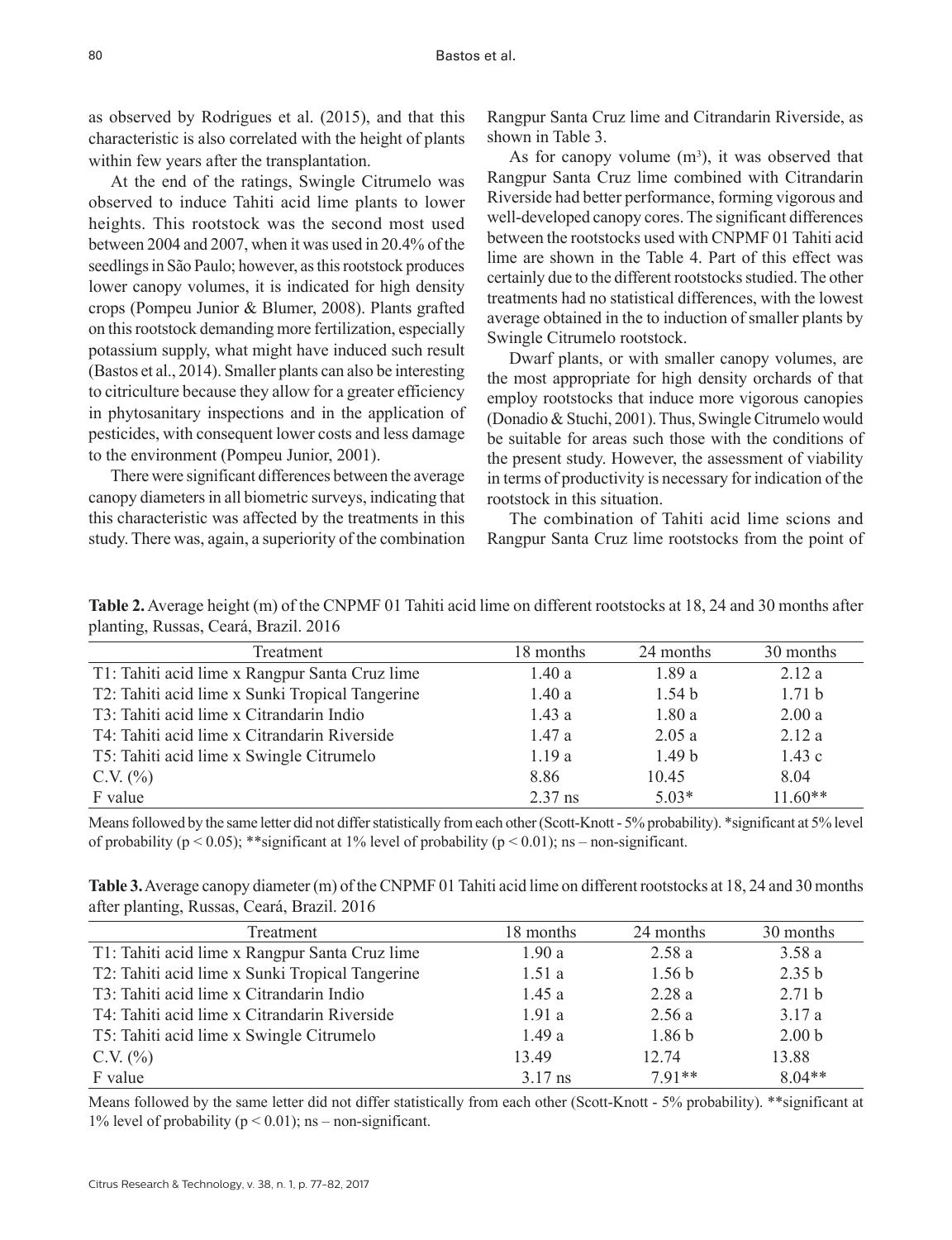| Treatment                                       | 18 months | 24 months         | 30 months         |
|-------------------------------------------------|-----------|-------------------|-------------------|
| T1: Tahiti Acid lime x Rangpur Santa Cruz lime  | 2.72a     | 6.62a             | 14.40 a           |
| T2: Tahiti Acid lime x Sunki Tropical Tangerine | 1.75a     | 1.99 <sub>b</sub> | 5.02 b            |
| T3: Tahiti Acid lime x Citrandarin Indio        | 1.62a     | 5.14a             | 7.85 b            |
| T4: Tahiti Acid lime x Citrandarin Riverside    | 2.8a      | 6.91 a            | 11.29a            |
| T5: Tahiti Acid lime x Swingle Citrumelo        | 1.41a     | 2.73 b            | 3.08 <sub>b</sub> |
| C.V. $(\% )$                                    | 30.80     | 30.07             | 36.92             |
| F value                                         | $3.17$ ns | $7.54**$          | $6.68**$          |

**Table 4.** Volume of the canopy (m<sup>3</sup>) of the CNPMF 01 Tahiti acid lime on different rootstocks to 18, 24 and 30 months after planting, Russas, Ceará, Brazil. 2016

Means followed by the same letter did not differ statistically from each other (Scott-Knott - 5% probability). \*\*significant at 1% level of probability ( $p \le 0.01$ ); ns – non-significant.

view of vegetative traits seems interesting (Table 4), but produces short lived plants due to their high vulnerability to *Phytophthora* spp. gummosis, which has been confirmed in a rootstock experiment conducted at the citriculture Experimental Station of Trough, where all Rangpur lime plants were killed, mainly by gummosis, after nine years of planting (Stuchi & Cyrillo, 1998).

Rangpur Santa Cruz lime has strong potential for the arid areas due to its better physiological behavior and more efficient use of water and biomass production. However, the susceptibility to *Phytophthora* spp. gummosis, which has decimated the majority of the sweet orange orchards in the Jaguaribe Valley, represents an obstacle to use of this rootstock in Ceará (Medina Filho et al., 2003).

#### **CONCLUSION**

Rangpur Santa Cruz lime and Citrandarin Riverside were the rootstock treatments that induced most vigorous canopies of CNPMF 01 Tahiti acid lime in the edaphoclimatic conditions of the semiarid area studied, showing better adaptation and vegetative development in the initial period of plantation of citrus orchards. However, in view of the susceptibility of Rangpur Santa Cruz lime to biotic and abiotic stresses, the adoption of Citrandarin Riverside is recommended as an alternative under similar conditions.

#### **ACKNOWLEDGEMENTS**

The authors acknowledge to *Embrapa Semiarido, Embrapa Mandioca e Fruticultura Tropical* and *Nucleo de Pesquisa em Citros* (NPC), by supporting the Revitalization Program of Citriculture in the Vale do Jaguaribe, Ceará.

#### **REFERENCES**

Almeida CO & Passos OS (2011) Citricultura brasileira: em busca de novos rumos desafios e oportunidades na região Nordeste. Cruz das Almas: Embrapa Mandioca e Fruticultura. 160 p.

Bastos DC, Ferreira EA, Passos OS, Sá JF, Ataíde EM & Calgaro M (2014) Cultivares copa e porta-enxertos para a citricultura brasileira. Informe Agropecuário 35(281): 36-45.

Cintra FLD, Libardi PL & Saad AM (2000) Balanço hídrico no solo para porta-enxertos de citros em ecossistema de tabuleiro costeiro. Revista Brasileira de Engenharia Agrícola e Ambiental 4(1): 23-28.

Cunha Sobrinho AP, Magalhães AFJ, Souza AS, Passos OS & Soares Filho WS (2013) Cultura dos citros. Brasília: Embrapa Informação Tecnológica. 399 p.

Donadio LC & Stuchi ES (2001) Adensamento de plantio e ananicamento em citros. Jaboticabal: FUNEP. 75 p.

Durigan MFB, Mattiuz BH & Durigan JF (2005) Injúrias mecânicas na qualidade pós-colheita de lima ácida 'Tahiti' armazenada sob condição ambiente. Revista Brasileira de Fruticultura 27(3): 369-372.

Fallahi E & Rodney DR (1991) Tree size, fruit quality, and leaf mineral nutrient concentration of Fairchild mandarin on six rootstocks. Journal of the American Society for Horticultural Science 116(1): 2-5.

Medina Filho HP, Bordignon R, Siqueira WJ, Feichtenberger E, Carvalho MRT & Teófilo Sobrinho J (2003) Resistência de clones e híbridos de porta-enxertos de citros à gomose de tronco causada por *Phytophthora parasitica.* Fitopatologia Brasileira 28: 534-540.